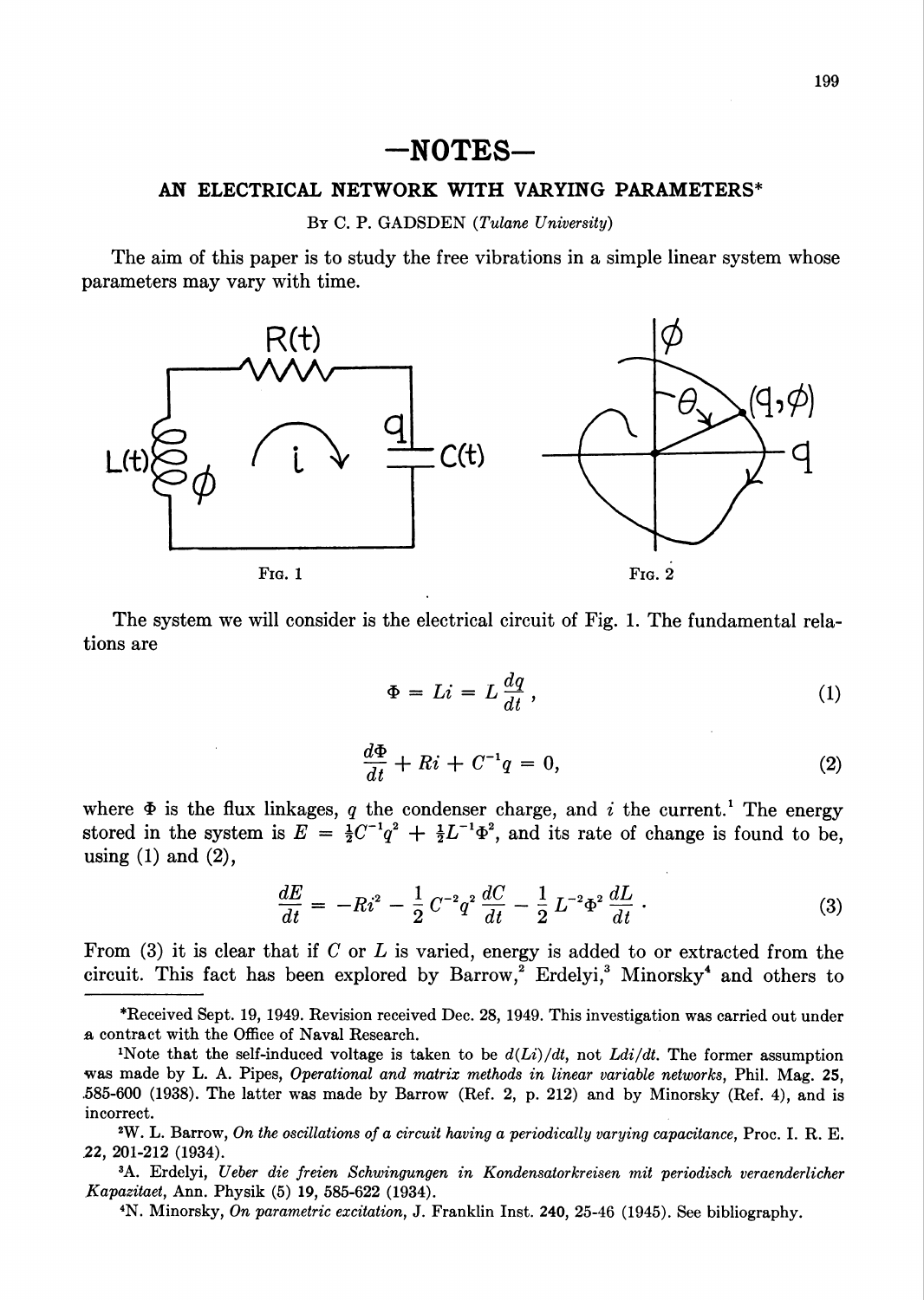show that the vibrations may be maintained, or even built up, in spite of the dissipation  $Ri^2$ , by giving C or L a suitable periodic variation.

It turns out to be convenient to discuss the behavior of the circuit in terms of the quantities q and  $\Phi$  together. To this end we eliminate i from (1) and (2) and consider the system of equations

$$
\begin{aligned}\n\frac{dq}{dt} &= L^{-1}\Phi, \\
\frac{d\Phi}{dt} &= -C^{-1}q - RL^{-1}\Phi.\n\end{aligned}
$$
\n(4)

It is assumed that  $L(t)$ ,  $C(t)$  and  $R(t)$  are continuous functions of t, with continuous derivatives, whose values remain between some positive bounds:  $0 \lt m \lt L(t)$ ,  $C(t)$ ,  $R(t)$  < M. Under these assumptions the coefficients  $L^{-1}$ ,  $C^{-1}$  and  $-RL^{-1}$  in (4) are continuous; this is sufficient to assure that any pair  $q(t_0)$ ,  $\Phi(t_0)$  of initial values uniquely determines a solution  $q(t)$ ,  $\Phi(t)$  of (4); in particular, if  $q(t_0) = \Phi(t_0) = 0$ , we have the trivial solution  $q(t) \equiv \Phi(t) \equiv 0$ .

Let us picture a non-trivial solution of (4) in the  $q$ ,  $\Phi$  plane (Fig. 2). From the preceding remark the solution curve never passes through the origin. The shape of the curve depicted can be justified as follows. From (4) we obtain  $d\Phi/dq = -LC^{-1}(q/\Phi) - R$ . Thus the slope of the curve is negative in the first and third quadrants.<sup>5</sup> Next, consider the polar angle  $\theta$ , which we will think of as changing continuously, not as reduced modulo  $2\pi$ . To be precise we define the function  $\theta = \theta(t)$  to be the unique continuous function of t satisfying the relations  $\Phi = \rho \cos \theta$ ,  $q = \rho \sin \theta$ , and  $0 \le \theta(t_0) < 2\pi$ , where  $\rho =$  $(q^2 + \Phi^2)^{1/2} > 0$ . For the rate of change of  $\theta$  we have the expression

$$
\frac{d\theta}{dt} = L^{-1} \cos^2 \theta + RL^{-1} \sin \theta \cos \theta + C^{-1} \sin^2 \theta.
$$
 (5)

In the first and third quadrants sin  $\theta$  cos  $\theta \geq 0$  so that  $d\theta/dt > M^{-1} \cos^2 \theta + M^{-1} \sin^2 \theta$  $\theta = M^{-1} > 0$ . Hence the direction of increasing time is as shown by the arrow. This inequality shows also that the point  $q$ ,  $\Phi$  cannot remain continually in the first or third quadrant longer than a time  $\frac{1}{2}M\pi$ .

1. Oscillation. Two distinct types of behaviour are possible for a solution curve as  $t \to \infty$ : (i) it may wind continually around the origin, so that  $q(t)$  and  $\Phi(t)$  have an oscillatory character (about the value zero), or (ii) after a certain time it may remain in the second or fourth quadrant, so that  $q(t)$  and  $\Phi(t)$  become non-oscillatory. With regard to these two possibilities we establish several properties.

I. Whether the vibrations are of the oscillatory or of the non-oscillatory type is independent of the initial values of charge and flux (provided not both are zero). This follows from the fact<sup>6</sup> that the zeros of corresponding components of any two linearly independent solutions of (4) separate one another, while such zeros of non-trivial linearly dependent solutions coincide. Thus either all such solutions are oscillatory or else all are non-oscillatory.

<sup>&</sup>lt;sup>5</sup>Note that the slope at the point q,  $\Phi$  depends, in general, upon t; thus the diagram of Fig. 2 differs somewhat from the usual "phase-plane" diagram.

<sup>&</sup>lt;sup>6</sup>M. Bocher, On the real solutions of systems of two homogeneous linear differential equations of the first order, Trans. Amer. Math. Soc. 3, 196-215 (1902).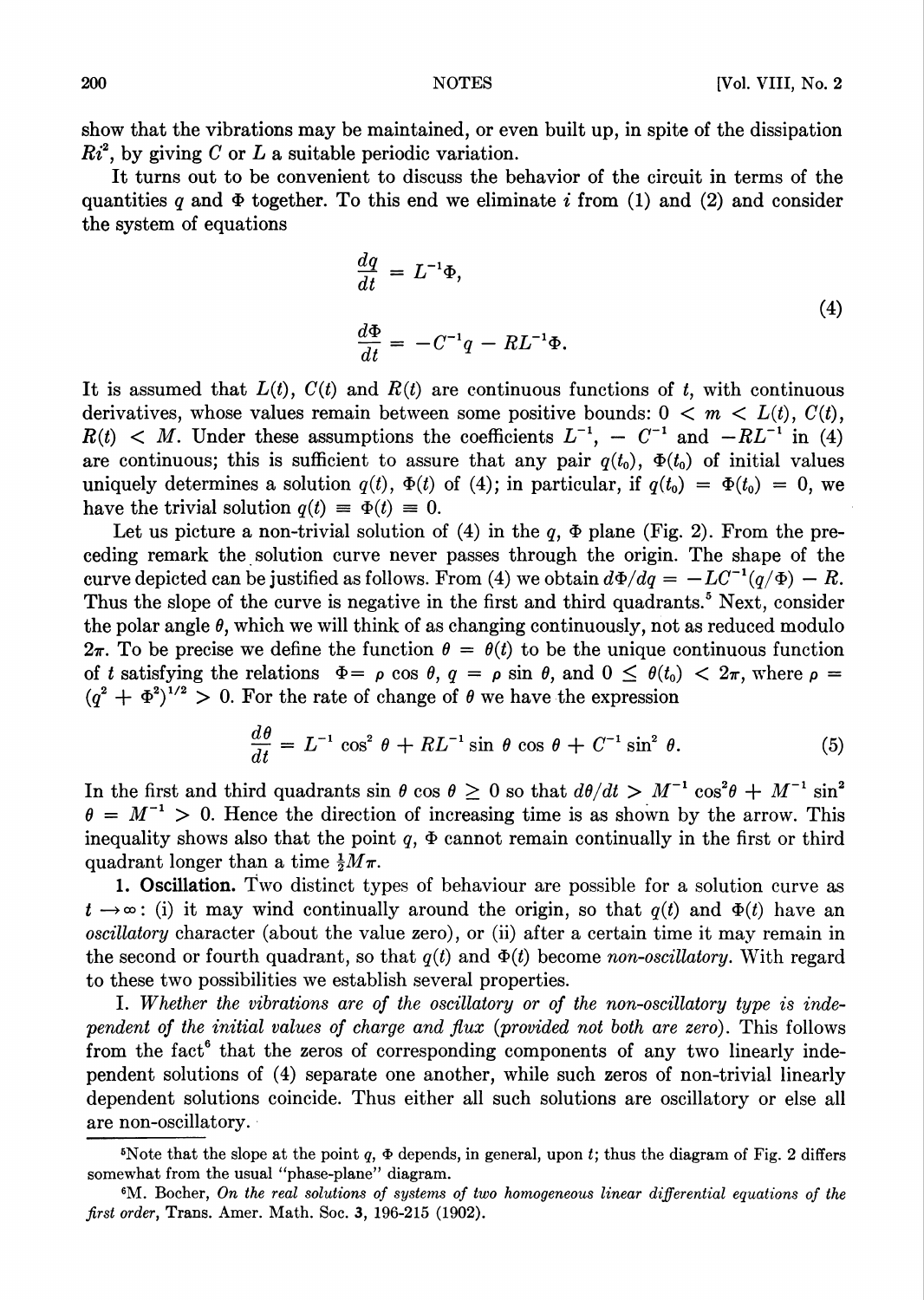## 1950] C. P. GADSDEN 201

We give now an estimate of the number of complete oscillations of  $q(t)$  or  $\Phi(t)$  that occur in an arbitrary time interval  $(t_1, t_2)$ . This number can be measured by the quantity  $(2\pi)^{-1}[\theta(t_2) - \theta(t_1)]$ . However, instead of  $\theta$  we use the angle  $\psi$  defined by  $\psi = \arctan \theta$  $(rq/\Phi)$  and the requirement that  $|\psi - \theta| < \frac{1}{2}\pi$ , where  $r = r(t)$  is any positive function of t with a continuous derivative. It is clear that  $\theta$  and  $\psi$  always lie in the same quadrant, so that the quantity  $(2\pi)^{-1}[\psi(t_2) - \psi(t_1)]$  will also serve our purpose. Similar to (5) we have the expression

$$
\frac{d\psi}{dt} = rL^{-1} \cos^2 \psi + \left(RL^{-1} + r^{-1} \frac{dr}{dt}\right) \sin \psi \cos \psi + r^{-1}C^{-1} \sin^2 \psi
$$

or in terms of  $2\psi$ ,

$$
\frac{d2\psi}{dt} = rL^{-1} + r^{-1}C^{-1} + (rL^{-1} - r^{-1}C^{-1})\cos 2\psi + \left(RL^{-1} + r^{-1}\frac{dr}{dt}\right)\sin 2\psi.
$$

From the last relation we have the inequalities

$$
A(t) \le \frac{d\psi}{dt} \le B(t),\tag{6}
$$

where

$$
A(t), B(t) = \frac{1}{2} \left\{ rL^{-1} + r^{-1}C^{-1} \mp \left[ \left( rL^{-1} - r^{-1}C^{-1} \right)^2 + \left( RL^{-1} + r^{-1} \frac{dr}{dt} \right)^2 \right]^{1/2} \right\}.
$$

Integrating (6) between  $t_1$  and  $t_2$  we have

$$
2\pi a \leq \psi(t_2) - \psi(t_1) \leq 2\pi b,
$$

where

$$
a = (2\pi)^{-1} \int_{t_1}^{t_2} A(t) dt, \qquad b = (2\pi)^{-1} \int_{t_1}^{t_2} B(t) dt.
$$

Hence:

II. The number of complete oscillations of  $q(t)$  and  $\Phi(t)$  between the times  $t_1$  and  $t_2$  is at least a but does not exceed b. Also, if  $\lim a = \infty$  as  $t_2 \to \infty$ , the vibrations are oscillatory, while if  $\lim b < \infty$  as  $t_2 \to \infty$  they are non-oscillatory.

In using the preceding result the function  $r(t)$  should be chosen to give the best estimate. This choice can affect the values of  $a$  and  $b$  considerably. For example, if  $L = 1, C = 1/4, R = 0$ , the choice  $r = 1$  gives  $1 \le d\psi_1/dt \le 4$ , whereas if we take  $r =$  $L^{1/2}C^{-1/2} = 2$  we have  $d\psi_2/dt = 2$ , for which the error is zero. The question of determining in general the best  $r(t)$  leads to a problem in the calculus of variations; however, the Euler equation seems to be unmanageable.

We can of course get oscillation and non-oscillation criteria by reducing the system (4) to a single second order equation of the form

$$
\frac{d^2y}{ds^2} + f(s)y = 0\tag{7}
$$

in such a way that  $y(s)$  is oscillatory or non-oscillatory if and only if  $q(t)$  or  $\Phi(t)$  is likewise. This can be done in several ways. When it has been accomplished the classical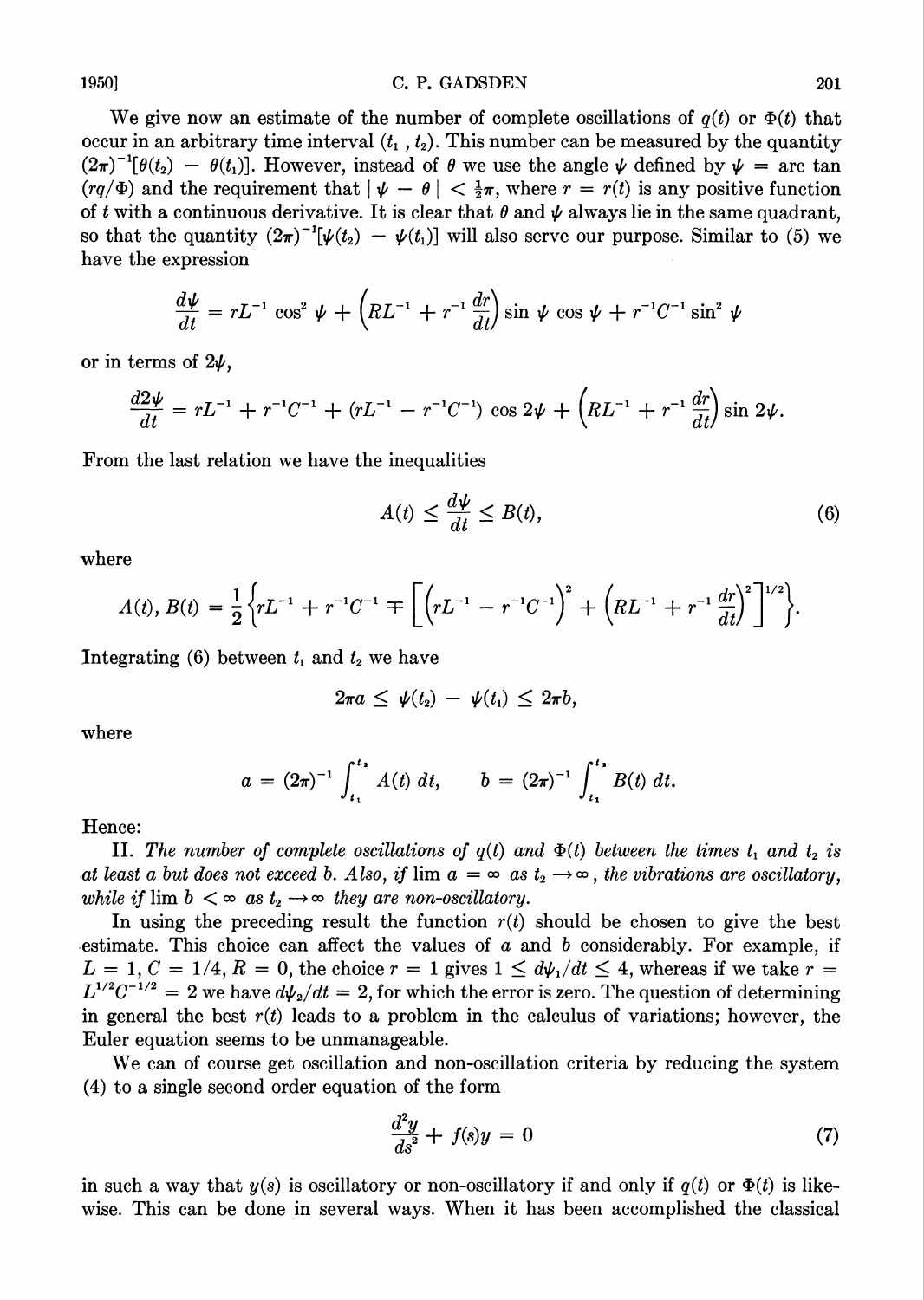comparison theorems of Sturm and other oscillation conditions<sup>7,8</sup> for (7) can be applied. The following result illustrates the procedure.

III. If  $F(t) = LC^{-1} - (R/2)^2 - (L/2) dR/dt \ge k > 0$  for  $t > T$ , where k is a constant, the vibrations are oscillatory, while if  $F(t) \leq 0$  for  $t > T$  they are non-oscillatory for  $t > T$ . To show this first eliminate  $\Phi$  from (4) and obtain

$$
\frac{d}{dt}\left(L\,\frac{dq}{dt}\right) + R\,\frac{dq}{dt} + C^{-1}q = 0.\tag{8}
$$

Next introduce a new independent variable s defined by  $s = \int_T^t L^{-1} dt$ . Since  $ds/dt > 0$ , t is also a single-valued function of s, say  $t = g(s)$ . Also,  $s > M^{-1} (t - T)$ , so that  $s \to \infty$ as  $t \to \infty$ . Putting  $q(t) = q[g(s)] = q_1(s)$ , and similarly  $R(t) = R_1(s)$ ,  $L(t) = L_1(s)$ ,  $C(t) = C_1(s)$ , (8) becomes

$$
\frac{d^2q_1}{ds^2} + R_1 \frac{dq_1}{ds} + L_1 C_1^{-1} q_1 = 0.
$$
 (9)

Finally in (9) put

$$
q_1(s) = y(s) \exp \int_0^s -\frac{1}{2} R_1(s) \ ds \tag{10}
$$

and get an equation of the form (7) where

$$
f(s) = L_1 C_1^{-1} - (\frac{1}{2}R_1)^2 - \frac{1}{2} dR_1/ds = LC^{-1} - (\frac{1}{2}R)^2 - (\frac{1}{2}L) dR/dt = F(t).
$$

A comparison theorem<sup>9</sup> of Sturm applied to (7) shows that  $y(s)$  is non-oscillatory as  $s \to \infty$  if  $f(s) \leq 0$  for  $s > 0$ , that is, if  $F(t) \leq 0$ ,  $t > T$ . But if  $y(s)$  is non-oscillatory, (10) shows that  $q_1(s) = q(t)$  is also. On the other hand, if  $f(s) \geq k > 0$  this theorem shows that  $y(s)$  oscillates at least as rapidly as the solutions of (7) with  $f(s) = k$ . But if  $y(s)$  is oscillatory, so is  $q(t)$ .

IV. If the vibrations are non-oscillatory, they are also transient, that is,  $\lim q(t)$  = lim  $\Phi(t) = 0$  as  $t \to \infty$ . To prove this note first that if the vibrations are non-oscillatory,  $q(t)$  and  $\Phi(t)$  have constant and opposite signs after some time T, inasmuch as q,  $\Phi$ cannot remain indefinitely in the first or third quadrants of Fig. 2. Thus for  $t > T$  the functions  $|q(t)|$  and  $|\Phi(t)|$  satisfy the system

$$
\frac{d \mid q \mid}{dt} = -L^{-1} \mid \Phi \mid,
$$
\n(11a)

$$
\frac{d \mid \Phi \mid}{dt} = C^{-1} \mid q \mid -RL^{-1} \mid \Phi \mid. \tag{11b}
$$

From (11a)  $|q(t)|$  decreases monotonically as t increases and so approaches a definite limit  $|q(\infty)|$  as  $t \to \infty$ . From (11b) we have

$$
\frac{d}{dt}\left[\left|\Phi\right|\exp\int_{T}^{t}RL^{-1}dt\right]=C^{-1}\left|\right|q\left|\exp\int_{T}^{t}RL^{-1}dt.\tag{12}
$$

8A. Wintner, A criterion of oscillatory stability, Q. Appl. Math. 7, 115-117 (1949).

<sup>&#</sup>x27;R. Bellman, A survey of the theory of boundedness, stability and asymptotic behavior of solutions of linear and non-linear differential and difference equations, Office of Naval Research, Department of the Navy, Washington, D. C., 1949, p. 116-136.

<sup>9</sup>E. L. Ince, Ordinary differential equations, Dover Publications, New York, p. 226.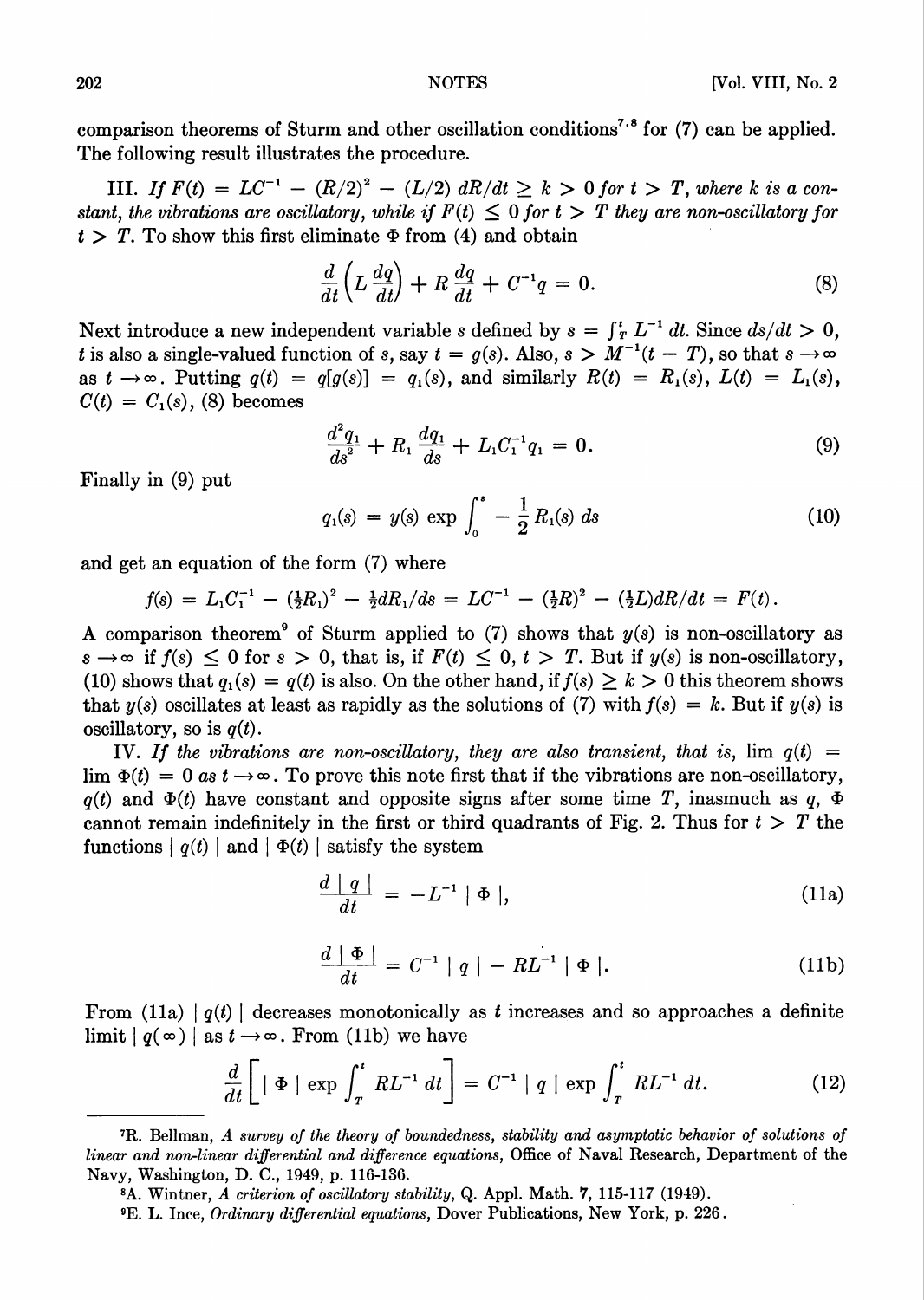Integrating  $(12)$  between T and t gives

$$
|\Phi(t)| = \left[|\Phi(T)| + \int_{T}^{t} C^{-1} |q| \left(\exp \int_{T}^{t} R L^{-1} dt\right) dt\right] \left(\exp \int_{T}^{t} R L^{-1} dt\right)^{-1}.
$$
 (13)

To the right side of  $(13)$  we apply an extension<sup>10</sup> of L'Hospital's rule concerning the limits of the quotient  $f(t)q^{-1}(t)$  as  $t \to \infty$ ; if  $\lim |g(t)| = \infty$  as  $t \to \infty$ , and  $f(t)$  and  $g(t)$ are never simultaneously zero or infinite in the interval  $(T, \infty)$  then

$$
\limsup_{t \to \infty} \frac{f(t)}{g(t)} \le \limsup_{t \to \infty} \frac{f'(t)}{g'(t)}
$$

and

$$
\liminf_{t\to\infty}\frac{f(t)}{g(t)}\geq \liminf_{t\to\infty}\frac{f'(t)}{g'(t)},
$$

where the primes denote derivatives. In our case

$$
| g(t) | = \exp \int_T^t R L^{-1} dt \ge \exp m M^{-1}(t - T) \to \infty \quad \text{as} \quad t \to \infty.
$$

Hence we have

$$
\begin{aligned} \limsup \, & \mid \Phi(t) \mid \leq \limsup \frac{C^{-1} \mid q(t)}{RL^{-1}} \leq \limsup \, m^{-2}M \mid q(t) \mid \\ &= \mid q(\infty) \mid m^{-2}M < \infty \,, \end{aligned} \tag{14}
$$

and

$$
\infty > \liminf \left| \Phi(t) \right| \ge \liminf \frac{C^{-1} | q(t) |}{R L^{-1}} \ge \liminf M^{-2} m | q(t) |
$$
  
=  $| q(\infty) | M^{-2} m \ge 0,$  (15)

where all limits are taken as  $t \to \infty$ . Now suppose lim inf  $|\Phi(t)| > 0$ . Then from the definition of the lim inf, if  $\epsilon$  is a number such that  $0 < \epsilon < \liminf |\Phi(t)|$ , there is a  $t_1$ such that for  $t > t_1$ ,  $|\Phi(t)| > \epsilon$ . Hence from (11a)  $d|q|/dt < -M^{-1}\epsilon$ . Integration of this inequality gives  $0 < |q(t)| \leq |q(t_1)| - M^{-1} \epsilon(t - t_1)$ . But as  $t \to \infty$  the right side of this inequality  $\rightarrow -\infty$ . This contradiction shows that lim inf  $|\Phi(t)| = 0$ . Then from  $(15), |q(\infty)| = 0$  and from (14), lim sup  $|\Phi(t)| = 0$ , so that lim  $q(t) = \lim_{h \to 0} \Phi(t) = 0$ as  $t \rightarrow \infty$ .

2. Stability. In this section we prove some facts concerning the stability of the solutions  $q(t)$ ,  $\Phi(t)$  of (4). It should be emphasized that unstable solutions are indeed possible. This has been shown both theoretically and experimentally.<sup>2,3,4</sup>

We will say that a function  $h(t)$  is *stable* if it remains bounded as  $t \rightarrow \infty$ , i.e., if lim sup  $|h(t)| < \infty$ . Our first result shows that  $q(t)$  and  $\Phi(t)$  have the same stability behavior. The proof requires the assumption that  $dR/dt$  remains bounded as  $t \to \infty$ .

<sup>10</sup>L. M. Graves, The theory of functions of real variables, McGraw-Hill Book Co., Inc., New York, 1946, p. 83.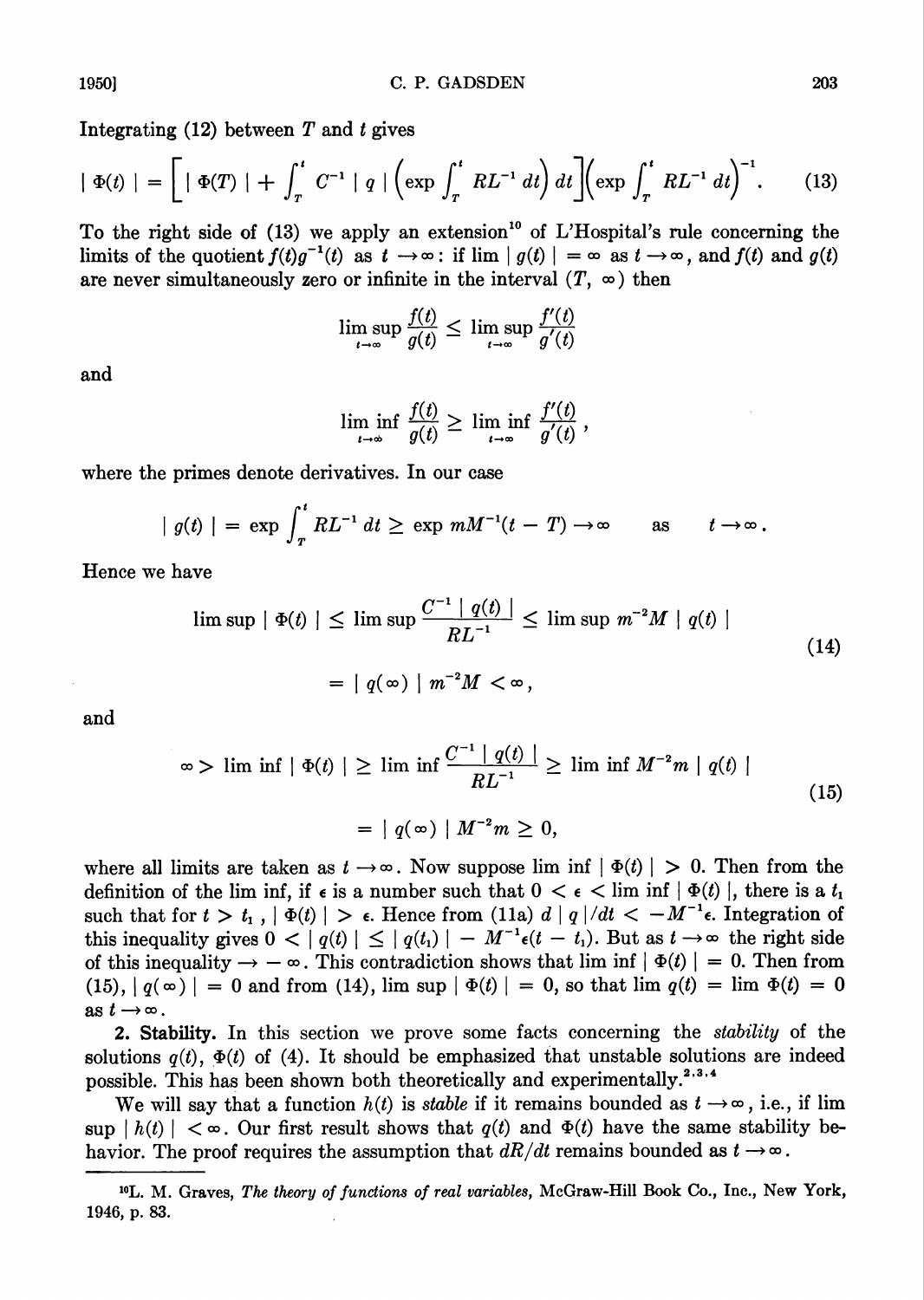V. If  $q(t)$  is stable or transient,  $\Phi(t)$  is likewise, and conversely. From (4) we get an equation like (12)

$$
\frac{d}{dt}\bigg[\Phi\,\exp\,\int_T^t RL^{-1}\,dt\bigg]=-C^{-1}q\,\exp\,\int_T^t RL^{-1}\,dt,
$$

and like (13)

$$
\Phi(t) = \left[ \Phi(T) - \int_T^t C^{-1} q \left( \exp \int_T^t R L^{-1} dt \right) dt \right] \left( \exp \int_T^t R L^{-1} dt \right)^{-1}.
$$

Hence

$$
|\Phi(t)| \leq \left[|\Phi(T)| + \int_{T}^{t} C^{-1} |q| \left(\exp \int_{T}^{t} R L^{-1} dt\right) dt\right] \left(\exp \int_{T}^{t} R L^{-1} dt\right)^{-1}.
$$
 (16)

Applying the extended L'Hospital rule to (16) gives

$$
\limsup \mid \Phi(t) \mid \leq \limsup \frac{C^{-1} \mid q(t) \mid}{RL^{-1}} \leq \frac{M}{m^2} \limsup \mid q(t) \mid.
$$

Thus if  $q(t)$  is stable, so is  $\Phi(t)$ , while if  $q(t) \to 0$  as  $t \to \infty$ , so does  $\Phi(t)$ . To show the converse we obtain from (4)

$$
\frac{dq}{dt} + R^{-1}C^{-1}q = -R^{-1}\frac{d\Phi}{dt}.
$$

This equation is satisfied by

$$
q(t) = \left[ q(T) - \int_{T}^{t} R^{-1} \frac{d\Phi}{dt} \left( \exp \int_{T}^{t} R^{-1} C^{-1} dt \right) dt \right] \left( \exp \int_{T}^{t} R^{-1} C^{-1} dt \right)^{-1}.
$$
 (17)

An integration by parts puts (17) in the form

$$
q(t) = -R^{-1}\Phi(t) + \left[q(T)\right] + \int_{T}^{t} \Phi R^{-2} \left(C^{-1} - \frac{dR}{dt}\right) \left(\exp \int_{T}^{t} R^{-1}C^{-1} dt\right) dt \left[\left(\exp \int_{T}^{t} R^{-1}C^{-1} dt\right)^{-1}\right].
$$

Let k be an upper bound for  $R^{-2} \mid C^{-1} - dR/dt \mid$  in the interval  $t > T$ . Then

$$
| q(t) | \leq R^{-1} | \Phi(t) | + \left[ | q(T) | \right]
$$
  
+  $k \int_{T}^{t} | \Phi | \left( \exp \int_{T}^{t} R^{-1} C^{-1} dt \right) dt \right] \left( \exp \int_{T}^{t} R^{-1} C^{-1} dt \right)^{-1}.$ 

Hence  $\limsup |q(t)| \leq (m^{-1} + kM^2) \limsup |\Phi(t)|$ . Thus if  $\Phi(t)$  is stable or transient,  $q(t)$  is likewise.

Next let us see if we have an analog for stability of the result  $I$  for oscillation. That is, does the behavior of the circuit with regard to stability depend upon the initial conditions? Strictly speaking it does. Thus one (non-trivial) solution of the system (4) may be stable and another unstable. In such a case, however, we can see that the system